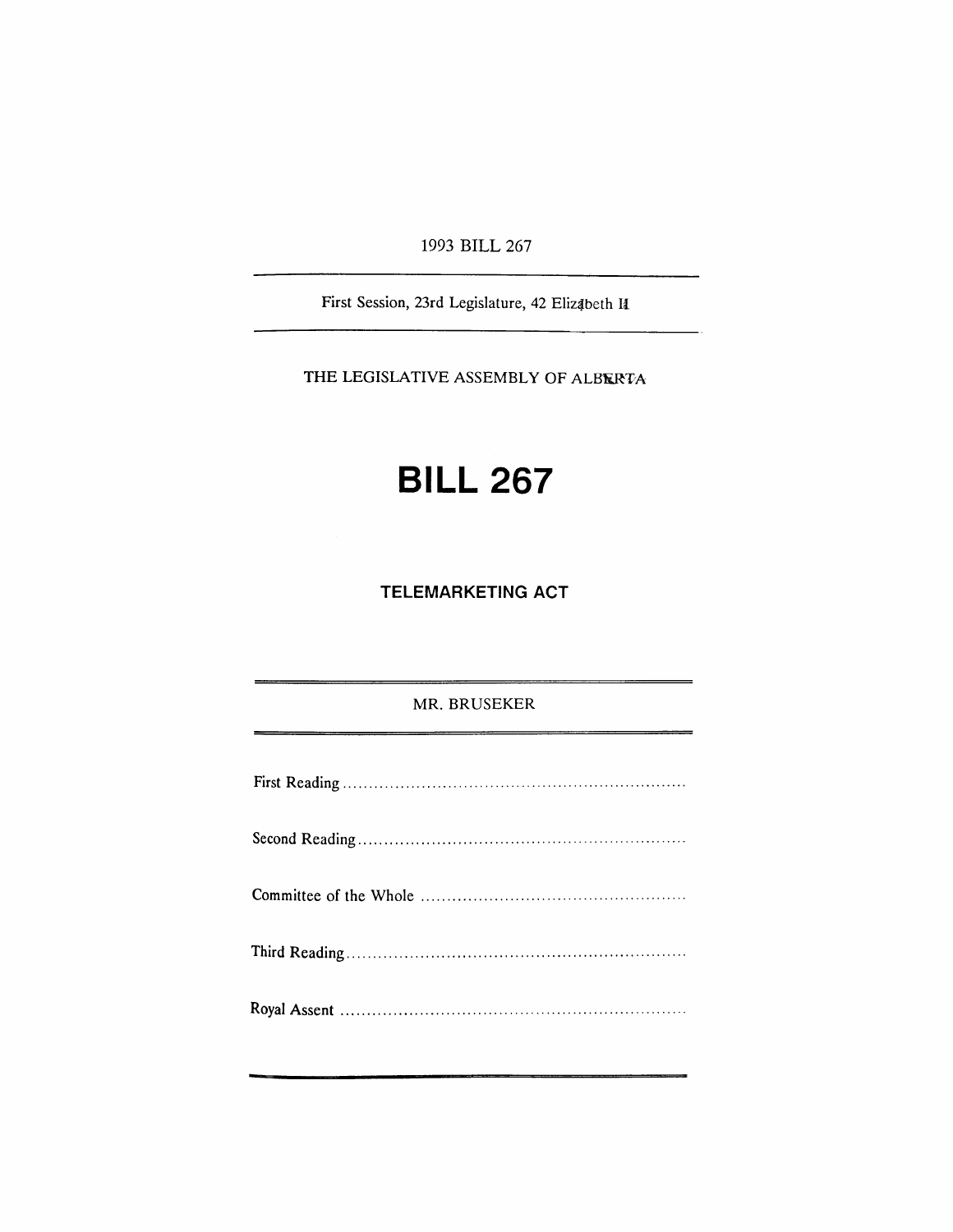*Bill 267 Mr. Brnseker*

## **BILL 267**

1993

## **TELEMARKETING ACT**

*(Assented to* , 1993)

HER MAJESTY, by and with the advice and consent of the Legislative Assembly of Alberta, enacts as follows:

Definitions 1(1) **In** this Act,

(a) "buyer" means a person who is the buyer or offeror under a sales contract, and includes an assignee of that person;

(b) "call" means make a telephone call or send a facsimile message;

(c) "Minister" means the Minister of Consumer and Corporate Affairs;

(d) "sales contract" means

(i) an agreement for the sale of goods and services or both for future delivery or performance in whole or in part,

(ii) an agreement under which the buyer, at some future time, on the happening of an event or the payment of the price or compliance with a condition, will become the owner of goods or entitled to the performance of services or both,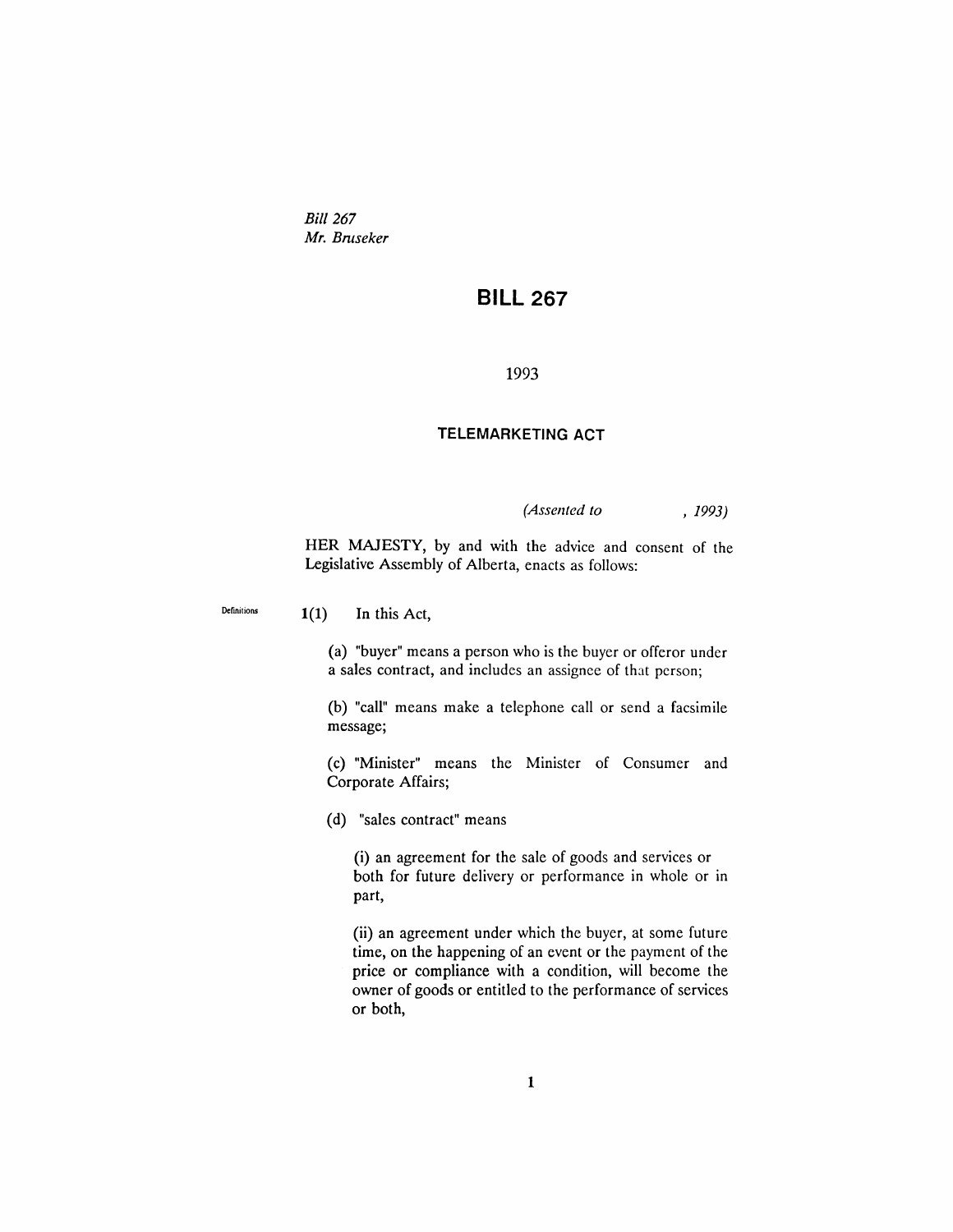(iii) an agreement under which the buyer does some act or pays a price in excess of \$25 and thereupon becomes entitled to be the owner of\_goods or to have services performed,

(iv) an agreement under which the buyer may, at his option, become the owner of goods or be entitled to buy goods or be entitled to the performance of services,

(v) a sale of goods effected by way of a lien note or by way of an agreement or arrangement made at the time of the sale or subsequent thereto whereby the buyer gives to the seller a chattel mortgage or a bill of sale covering the whole or part of the purchase price of the goods sold, or

(vi) an offer to buy goods or services or services or to enter into any agreement of the kinds mentioned in subclauses (i) to (v);

(e) "telemarketer" means a person who owns or operates a telemarketing business;

(f) "telemarketing" means marketing by telephone or facsimile machine whether done

- (i) by a personal call,
- (ii) by computer, or
- (iii) by an automated recorded message device,

and that involves a call to a residence.

(2) For the purposes of this Act, a sales contract to which this Act applies is deemed to be made in the Province if

(i) the buyer is resident in Province,

(ii) the contract is concluded in the Province.

(3) For the purposes of this Act, a sales contract is concluded when it is signed by the buyer.

Responsibility for employees

2 A person who operates a telemarketing business shall ensure that anyone employed, contracted to or acting on behalf of the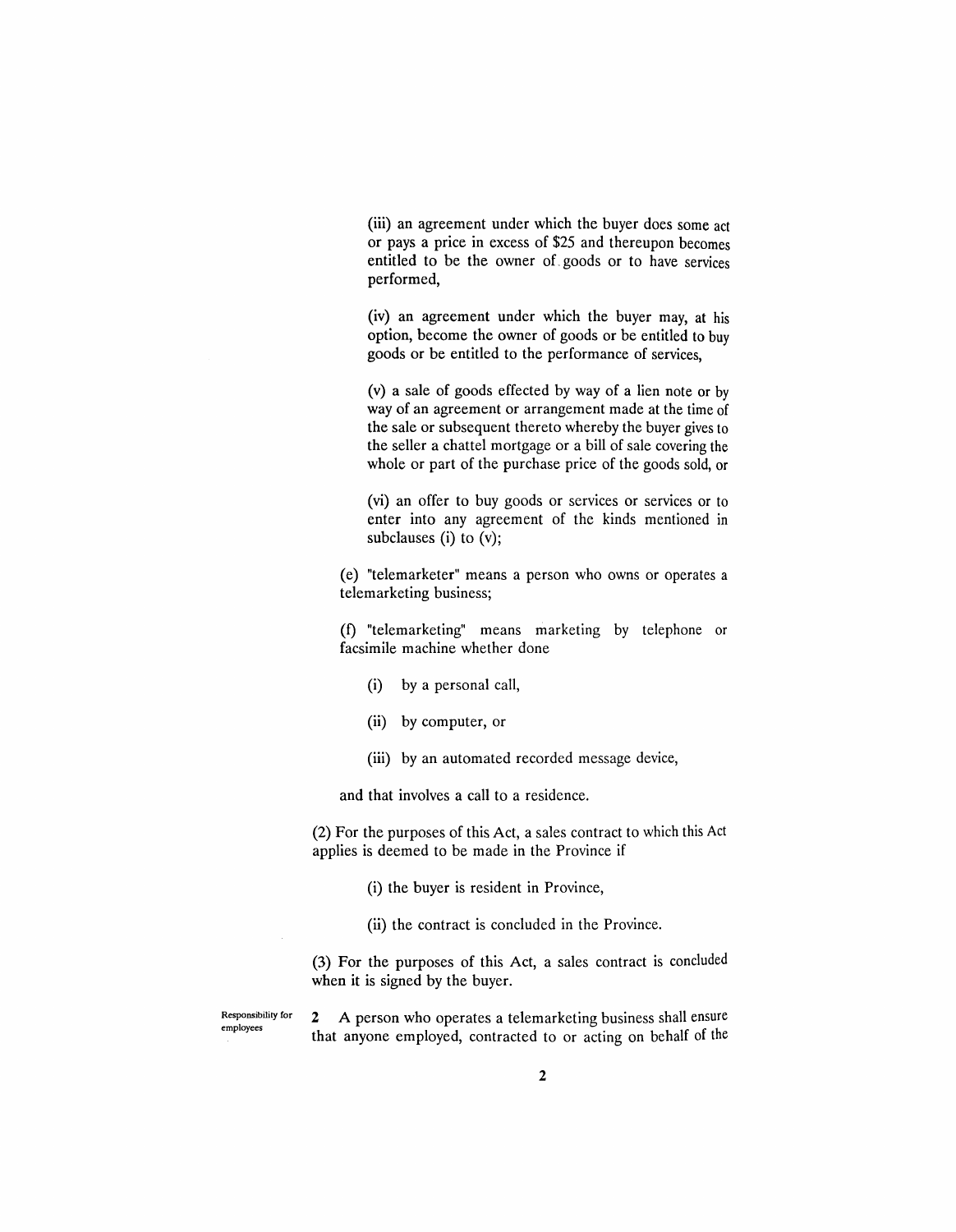business in telemarketing and any equipment used in telemarketing complies with the provisions of this Act.

3 A telemarketer shall be licensed and bonded in accordance with the provisions of the *Licensing of Trades and Business Act.*

- Hounpermitted 4 No telemarketer or anyone employed by, contracted to him or acting on behalf of his business shall make, cause or permit any call to be initiated for the purpose of telemarketing except between 9:00 a.m. and 11:00 a.m., 2:00 p.m. and 5:00 p.m., and 7:00 p.m. and 9:00 p.m. nor at any time on a holiday.
- Identification 5 A telemarketing call shall identify the name of the caller and the person the caller represents
	- (a) as the first part of the telemarketing message, and
	- (b) within 10 seconds of the commencement of contact with the person answering at a residence.
- No further calls 6 A telemarketer who receives an oral or written request from a person who has received a telemarketing call not to call the same number again, shall keep a written record of the request, comply with the request and not call the number again for a period of 12 months from the date the request is received.

Disconnect

- 7 Where telemarketing is done by computer or by an automated recorded message device
	- (a) all calls shall be made from a prepared list and not as a result of a program providing for the automatic dialling of sequentially or of randomly generated numbers,
	- (b) the computer or device shall be designed so that it disconnects automatically within 10 seconds after the person being called hanging up the telephone or cancelling the facsimile receiving function, and
	- (c) the computer or device shall not redial a number called a second time until a period of 48 hours has elapsed.
- 8 Where telemarketing is done by computer or by an automated recorded message device the message shall include complete information regarding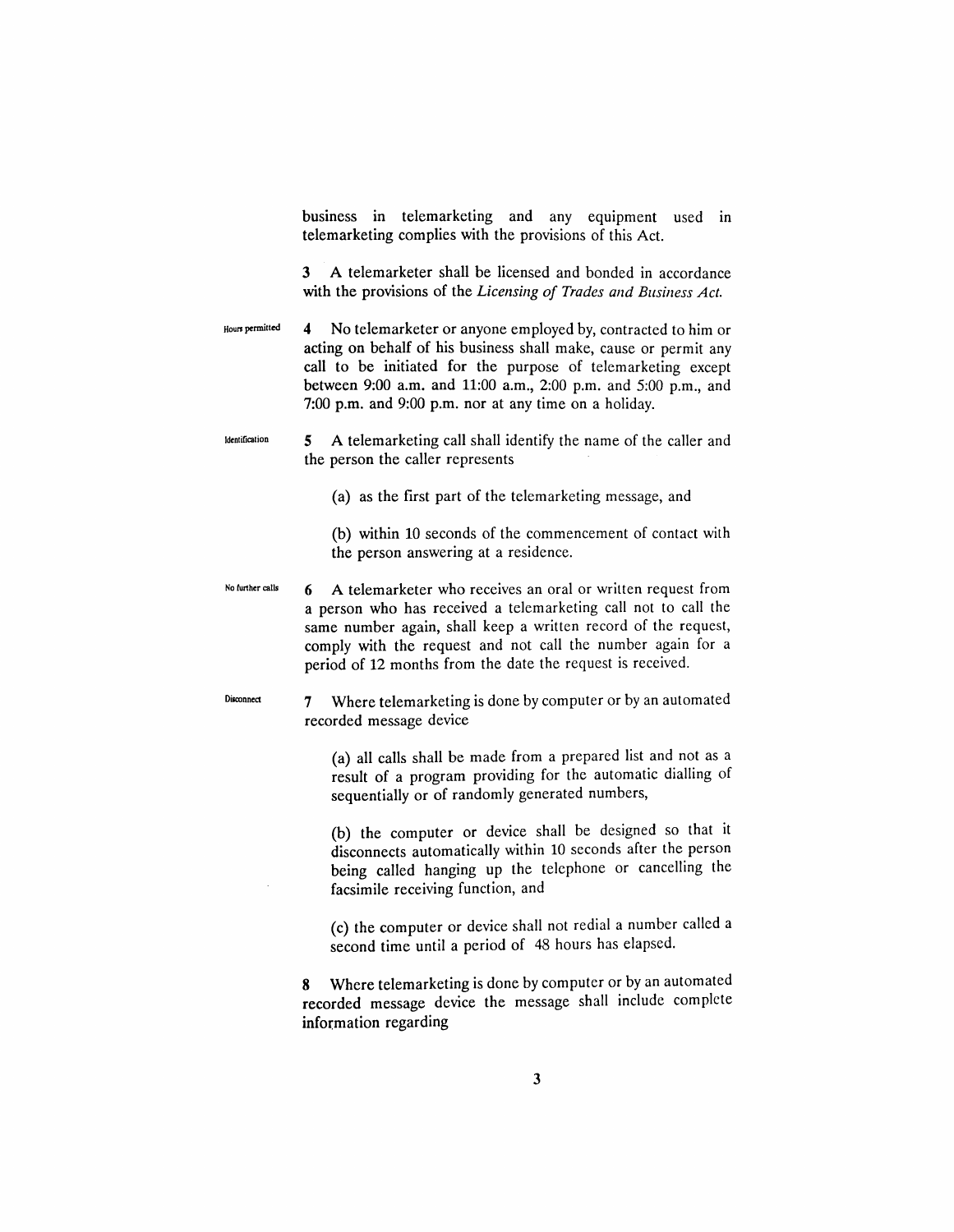(a) total cost of the goods or services to which the message pertains,

(b) any extra charges not included in the price of the goods or services and for which the buyer will be responsible in order to receive the goods or services,

(c) any warranties provided under or collateral to the terms of the sales agreement, and

(d) any guarantees provided under or collateral to the terms of the sales agreement.

Rescission of Sales 9(1) A buyer may rescind a sales contract by giving a notice of cancellation,

Contract

(a) not later than the seventh day after the date on which the copy of the sales contract is received by him by personal delivery or by mail,

(b) not later than one year after the date on which the copy of the sales contract is received by him by personal delivery or by mail, if

(i) all of the goods or services to be supplied under the sales contract are not supplied within 21 days after the date the sales contract was signed by the buyer,

(ii) all of the goods or services are not supplied within 21 days after that date,

(iii) the buyer does not receive a copy of the sales contract by personal delivery or by mail within 10 days after the date it is signed by him.

(2) A notice of cancellation under this section is sufficient if, however expressed, it indicates the intention of the buyer to cancel, terminate or withdraw from the sales contract.

(3) A notice of cancellation under this section may be given by delivering it or sending it by mail,

(a) to the seller or a person named in the sales contract as a 'person to whom a notice of cancellation may be given, at the address shown in the sales contract, or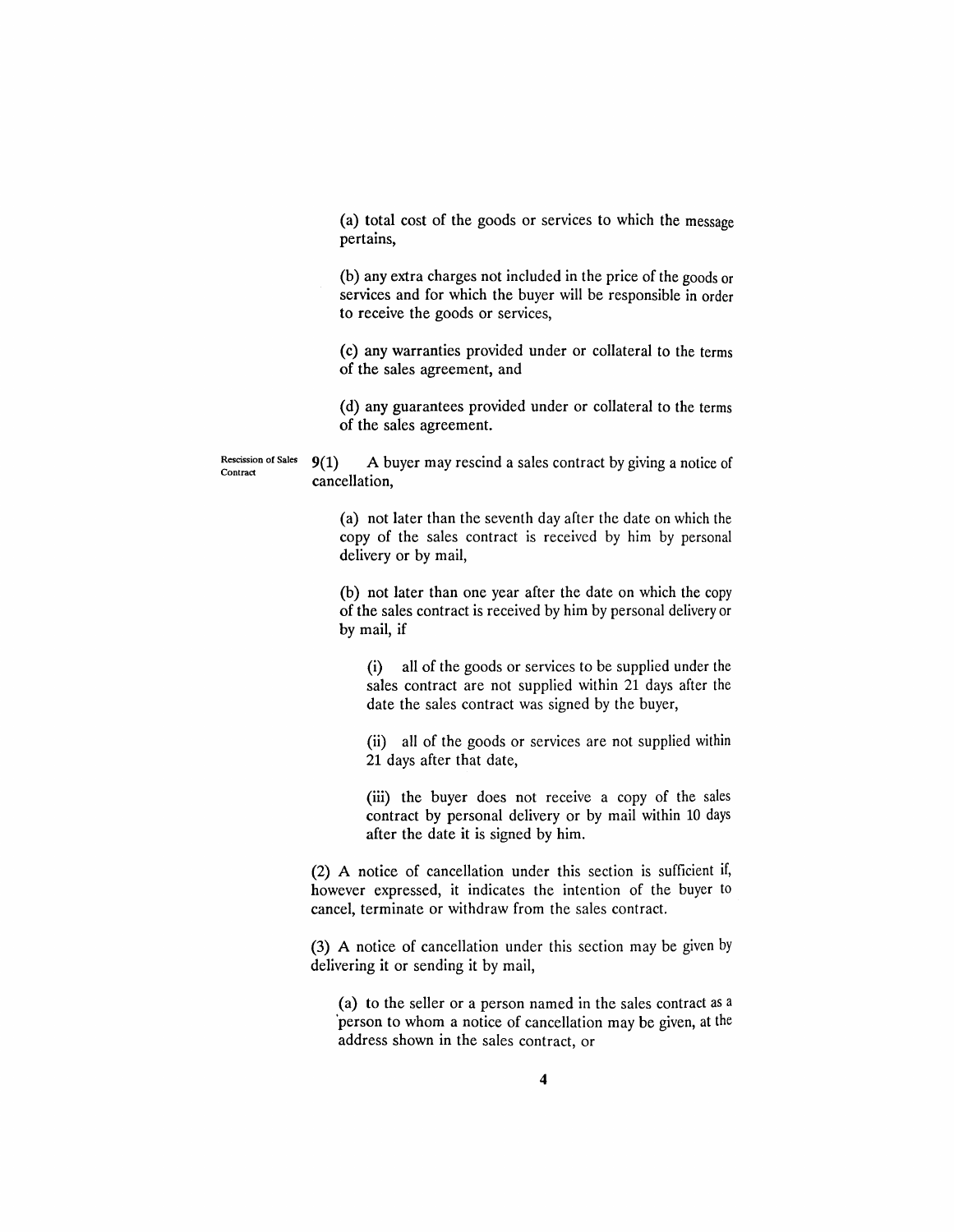(b) if the buyer's copy of the sales contract was not received by him, by personal delivery or by mail, or if no address of the seller or other person is shown in the sales contract

(i) to any salesman,

(ii) to any address of the seller known to the buyer, or

(iii) to the member of the Executive Council charged by the Lieutenant Governor in Council with the administration of this Act.

Elledot cancellation ot contract

10(1) A notice of cancellation given in accordance with section 9 operates,

(a) to cancel the sales contract, or

(b) when the sales contract is an offer to buy, to withdraw the offer,

as if the sales contract never existed.

(2) A notice of cancellation given in accordance with section 6 also operates to cancel

(a) any related sale,

(b) any guarantee given in respect of money payable under the sales contract, and

(c) any security given by the buyer or a guarantor in respect of money payable under the sales contract,

as if it never existed.

Refund and return of goods 11(1) The seller shall within 15 days of the giving of a notice of cancellation in accordance with section 9

> (a) refund to the buyer all money paid under the sales contract, any related sale and any pre-existing contract, and

> (b) return to the buyer's premises any goods delivered by the buyer under a trade-in arrangement.

(2) When a notice of cancellation is given in accordance with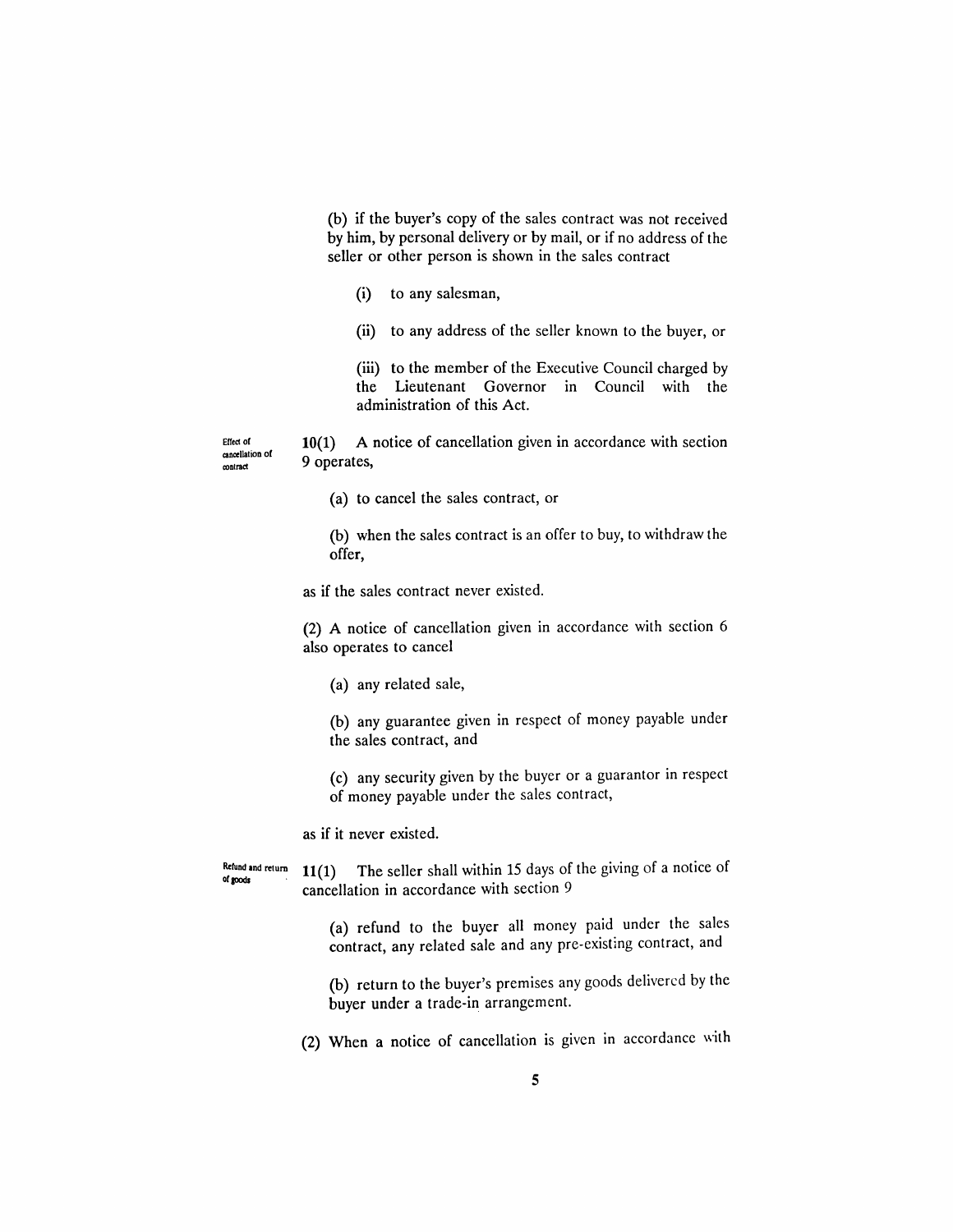section 9, the buyer shall return to an authorized person goods that came into the buyer's possession under the sales contract or a related sale or pre-existing contract if a written request is given to the buyer by an authorized person which is signed or purports to be signed by or on behalf of the seller, but the obligation of the buyer under this subsection is subject to any lien or right to retain the goods that he may have under section 12 and his right to enforce the lien.

(3) The buyer may

(a) return the goods to an authorized person or to a person designated for the purpose by an authorized person, at a place elsewhere than at the buyer's premises, or

(b) return the goods at his own expense to the seller or to a person specified in the sales contract as a person to whom a notice of cancellation may be sent.

(4) A return of the goods in accordance with subsection (2) or (3) shall be deemed to be made with the consent of the seller or, if the seller is not entitled to possession of the goods, with the consent of the person entitled, and operates to discharge the buyer from any obligation to retain the goods or deliver them to the person so entitled.

(5) The buyer is under an obligation to take reasonable care of goods delivered to him under a sales contract or related agreement until

(a) the return of the goods in accordance with subsection (2) or (3), or

(b) the expiration of the period of 21 days after the giving of the notice of cancellation,

whichever event occurs first, and if he sends them to the seller or other person in accordance with subsection (3)(b), he is under an obligation to take reasonable care to see that they are received by the person to whom they are sent and are not damaged in transit to him.

(6) Any obligation under subsection (5) is owed to the person for the time being entitled to possession of the goods and any breach of that obligation is actionable, at the suit of that person, as a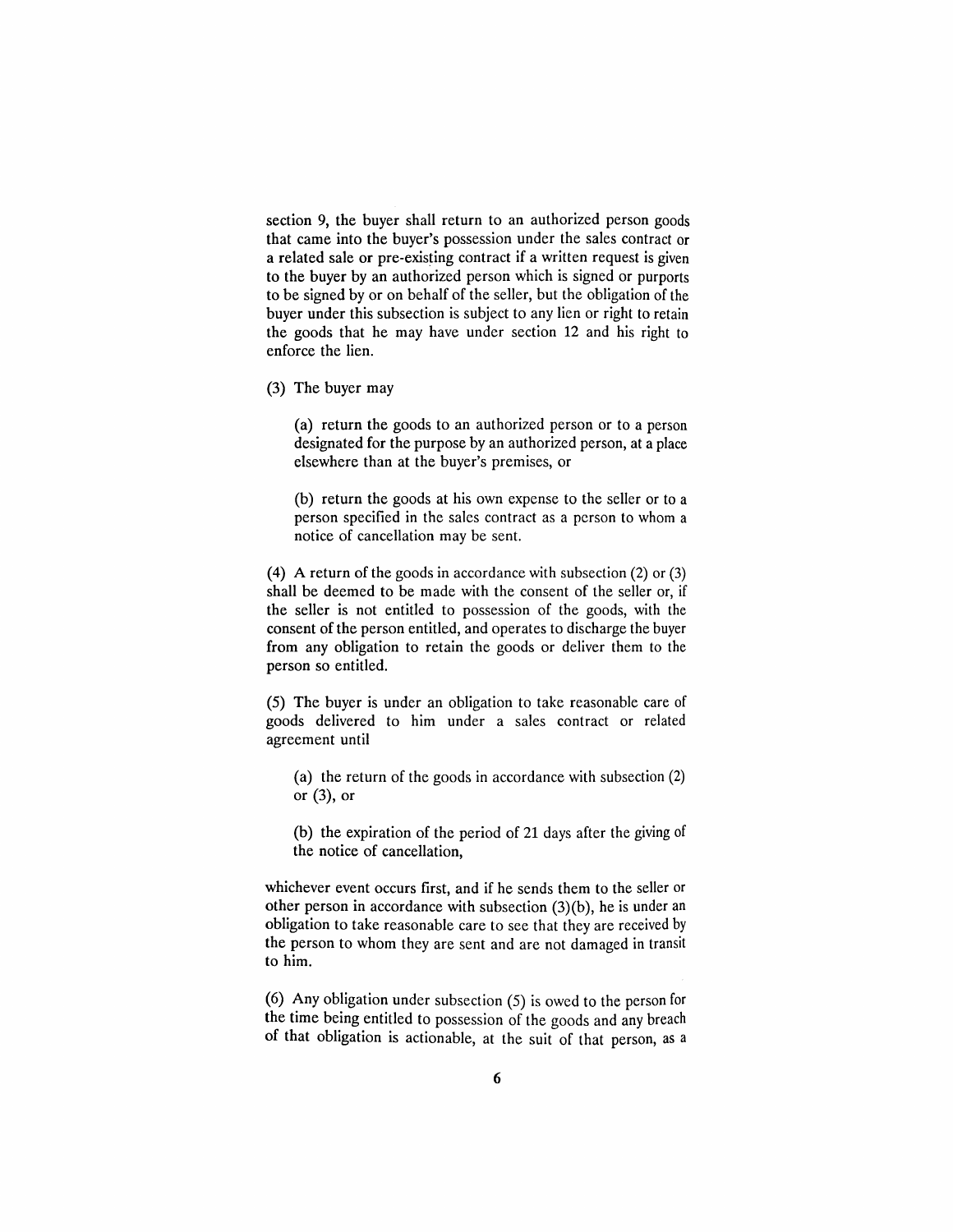breach of statutory duty.

(7) The buyer is under no obligation under this section to return the goods elsewhere than at the buyer's premises.

(8) Except as provided by this section, the buyer is not under any obligation, whether arising by contract or otherwise, to take care of the goods.

- (9) In this section,
	- (a) "authorized person" means
		- (i) the seller or any salesman,

(ii) the person for the time being entitled to possession of the goods, or

(iii) a person specified in the sales contract as a person to whom a notice of cancellation may be given;

(b) "buyer's premises" means the place specified in the sales contract as the buyer's address, or, if the address shown does not specifically identify that place by a municipal address, land description or other description sufficient to distinguish that place from any other, the place where the buyer actually resided at the time the sales contract was made.

Buyer's right to relain goods **12** When a notice of cancellation is served in accordance with section 9 the buyer is entitled to retain possession of goods delivered to him under a sales contract, related sale or pre-existing contract

> (a) until all money paid under the sales contract, related sale or pre-existing contract is refunded, and

(b) in the case of a trade-in arrangement, until either

(i) the goods delivered by the buyer under the trade-in arrangement are returned to him in a condition substantially the same as when they were delivered by him, or

(ii) a sum equal to the trade-in allowance is paid to him,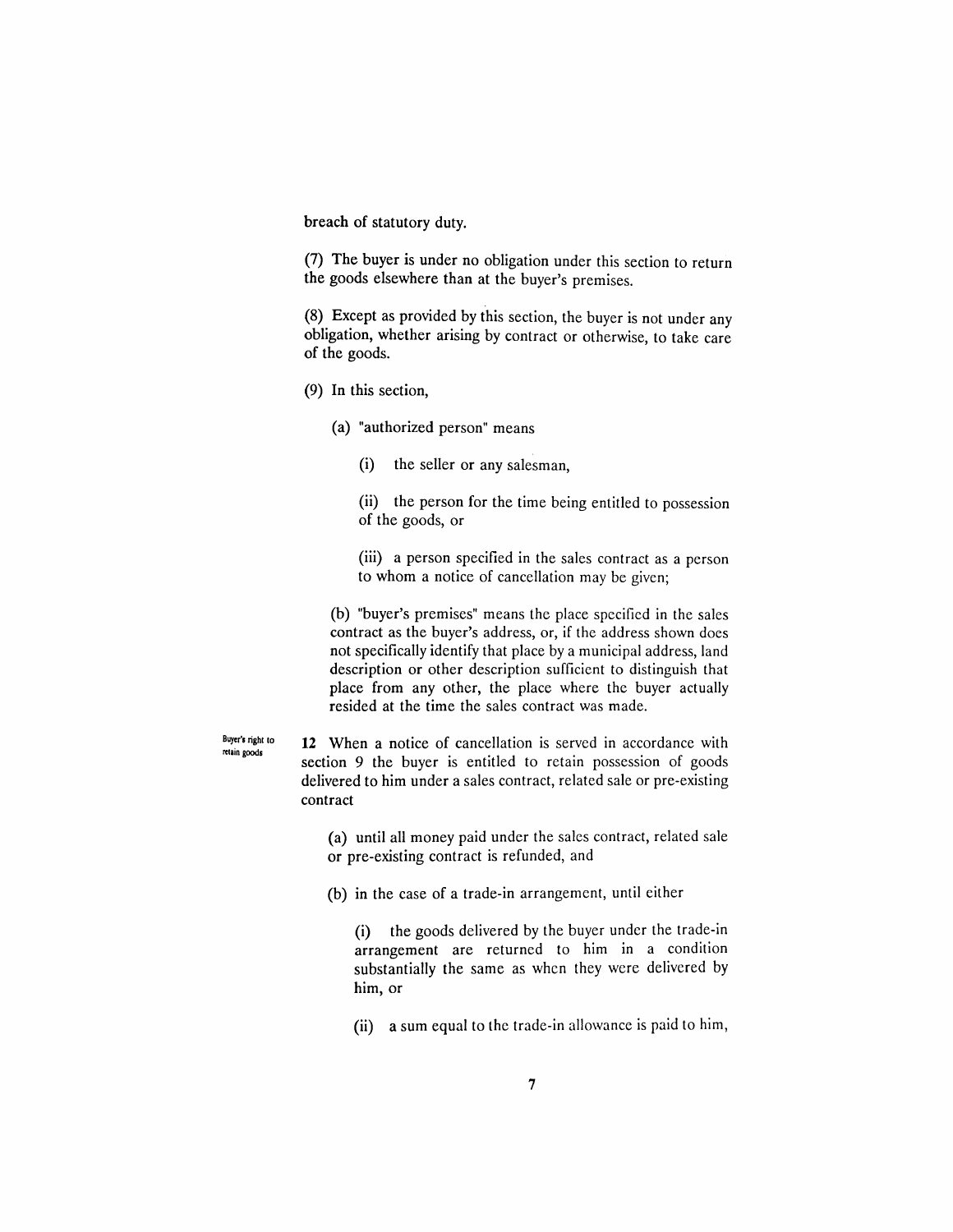and the buyer while in possession has a lien on those goods for any money so owing to him.

**13** When pursuant to regulations under the *Licensing of Trades* and Businesses Act the proceeds of a bond are used for the benefit of buyers who have not recovered money owing to them following the cancellation of sales contracts, any money paid to a buyer from the proceeds of the bond shall be deemed to have been recovered from the seller.

**14** Notwithstanding any other provision of this Act, where a seller receives payment for goods or services in accordance with a sales contract, the seller shall not cash, pledge, hypothecate, assign or otherwise deal with a cheque or process a payment made by credit card until

(a) the goods are shipped, or

(b) the services are performed.'

**15** (1) The Minister may appoint inspectors to visit the business premises of any person who carries out telemarketing as a normal part of their business.

(2) The person shall provide an inspector upon request made during the normal hours of the business with

> (a) access to the part of the premises where telemarketing is carried out, and

> (b) access to information and equipment to satisfy the inspector that this Act is being complied with and that procedures and equipment are in place to ensure that the person and anyone employed by, contracted to or acting on his behalf will comply with this Act.

Offences and Penalties

Inspections

**16** A person who contravenes a provision of this Act is guilty of an offence and liable on summary conviction to a fine of not less than \$100 and not more than \$1000 in the case of an individual and of not less than \$500 and not more than \$10000 in the case of a corporation.

**17** Any waiver or release of the rights, benefits or protection given by this Act is void.